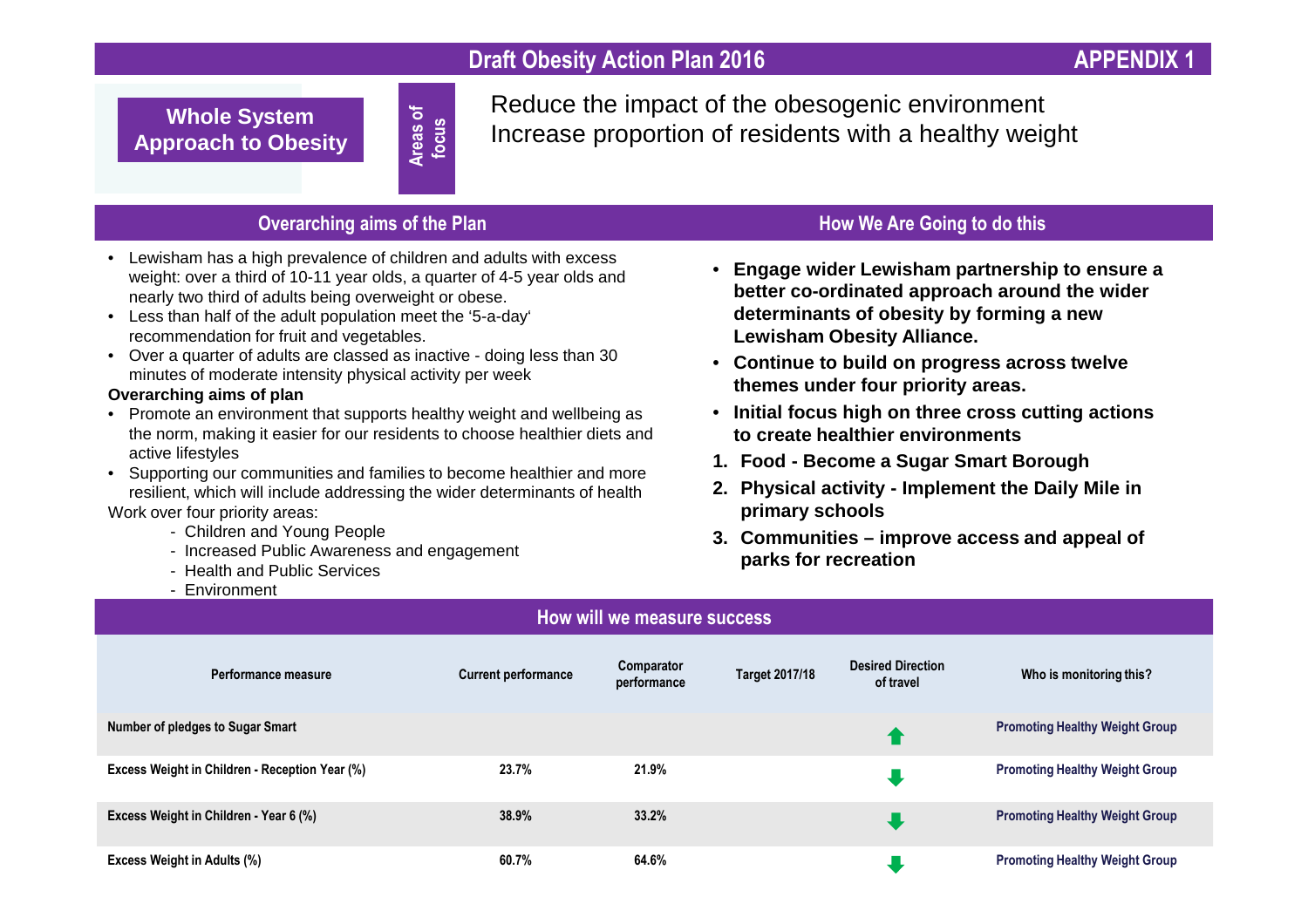|  |  | <b>Obesity Action Plan 2016</b> |
|--|--|---------------------------------|
|--|--|---------------------------------|

**Children & Young People** **Areas of focus**

- **Breastfeeding**
- **Introducing Solid Food**
- **Schools**

## **Why is this important**

Overweight and obesity, lack of physical activity and poor nutrition present a major challenge to the current and future health and wellbeing of children and young people in Lewisham.

**Breastfeeding:** There is strong evidence that babies who are breastfed are at reduced risk of becoming overweight as well as providing a range of other health benefits to babies and mothers.

 **Introducing Solid Food:** There is evidence that babies that are weaned appropriately are at reduced risk of becoming overweight. **Schools:** The school environment is hugely influential on children's behaviour, both through the influence of the curriculum, and the culture of the school. Schools also provide a range of valuable opportunities for engaging families and the wider community. There is a growing evidence base on the effectiveness of school-based intervention to promote health, diet and physical activity.

#### **What are we going to do locally**

- **Implementing and maintaining UNICEF Baby Friendly standards**
- **Increase number of breastfeeding friendly premises**
- **Embedding health in EYFS framework for settings**
- **Implementing a Healthy Early Years award in early years settings**
- **Improve uptake of school meals**
- **Schools participate in the Daily Mile**
- **Increase recreational physical activity through football and basketball, working with primary schools**
- **Schools sign up to Healthy Schools London**

| How will we measure success                    |                            |                           |                       |                                       |                                       |
|------------------------------------------------|----------------------------|---------------------------|-----------------------|---------------------------------------|---------------------------------------|
| Performance measure                            | <b>Current performance</b> | Comparator<br>performance | <b>Target 2017/18</b> | <b>Desired Direction</b><br>of travel | Who is monitoring this?               |
| <b>Breastfeeding Initiation</b>                | 86.5%                      |                           |                       |                                       | 0-5 Steering Group                    |
| Breastfeeding Prevalence 6-8 weeks (%)         | 79.7%                      | 45.2%                     | 77%                   |                                       | 0-5 Steering Group                    |
| Take up of school meals - Primary              | 56.8%                      | N/A                       | 68%                   |                                       | <b>Promoting Healthy Weight Group</b> |
| Take up of school meals - Secondary            | 28.0%                      | N/A                       | 44%                   |                                       | <b>Promoting Healthy Weight Group</b> |
| Number of pupils taking part in the Daily Mile |                            | $\blacksquare$            |                       |                                       |                                       |
| Number of Schools signed up To Healthy Schools |                            |                           |                       |                                       |                                       |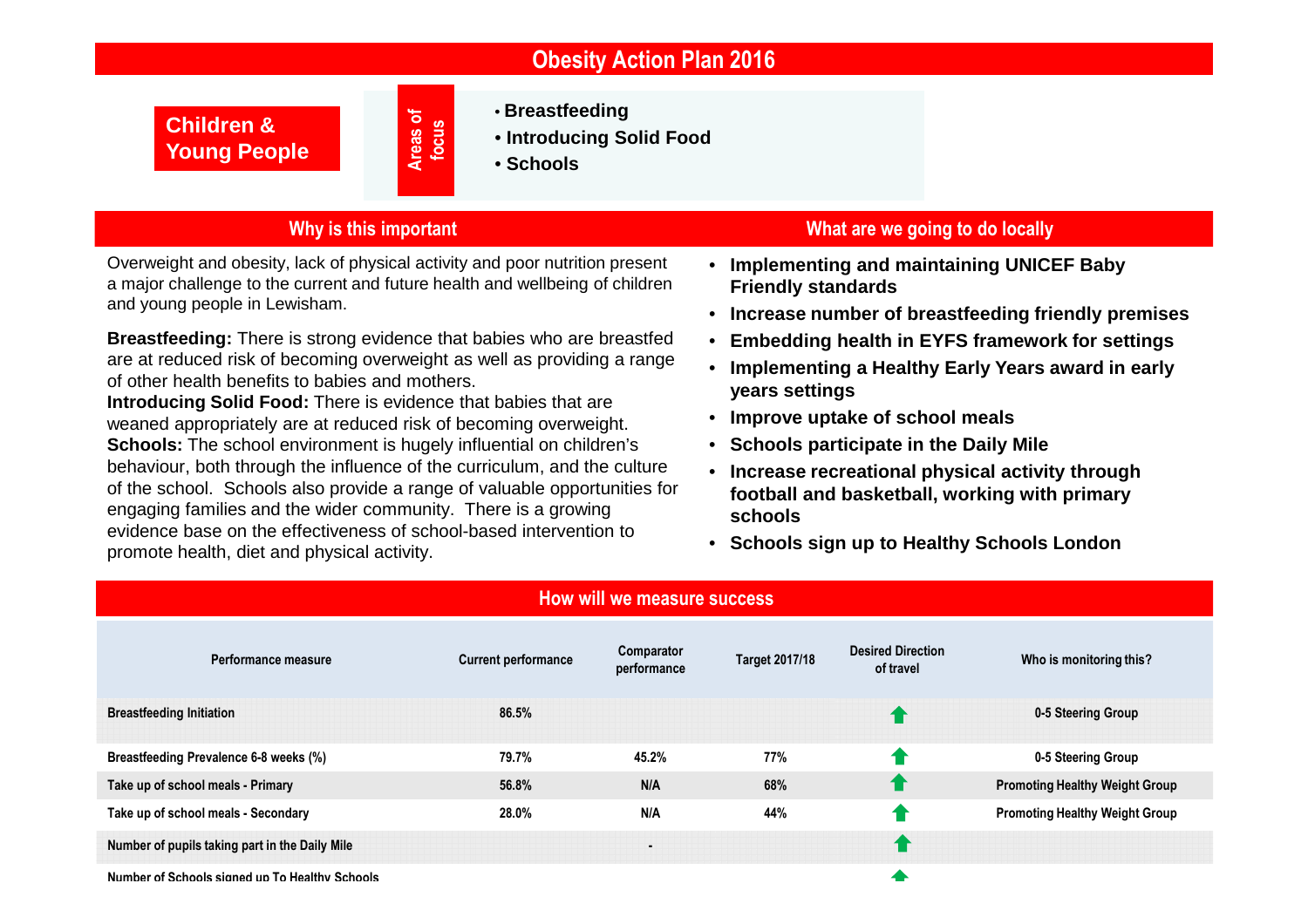## **Obesity Action Plan 2016**

**Increased Public Awareness and engagement**

• **Journeys on foot or bike**

- **Supporting active people**
- **Knowledge**

#### **Why is this important**

**Areas of focus**

We want our communities to be healthy and active, confident and able to make healthy choices and to understand how this can improve their health and wellbeing.

**Journeys on foot or bike:** There is clear evidence of the health benefits of walking and cycling. Enabling more people to walk and cycle as part of their daily routine or for leisure is important in raising activity levels.

**Supporting active people:** Planned activity such as sport and exercise provide important opportunities for people to be physically active, it is beneficial to increase the range of options such as dance so that we engage with a wider community. However many of our residents are inactive, it is important therefore to support all individuals to build a greater level of activity into their everyday routine, including active travel

**Knowledge:** Healthy choices are partly enabled by individuals' knowledge, by their motivation to be healthy, and a feeling that their choices can make a difference to their health.

• **Increase awareness by promoting Change 4 Life and One You campaign**

**What are we going to do**

- **Promote the physical activity guidelines for all ages**
- **Provide cycle training for children and adults**
- **Increase participation in physical activity throughdance, working with Trinity Laban School of Dance**
- **Train community physical activity and healthy eating volunteer champions**
- **Utilise sugar smart campaign to raise awareness through surveys and local conversations**
- **Gain better understanding on raising the issue of weight, healthy eating and being more active and with our diverse communities**

| How will we measure success                  |                            |                           |                       |                                       |                         |  |
|----------------------------------------------|----------------------------|---------------------------|-----------------------|---------------------------------------|-------------------------|--|
| Performance measure                          | <b>Current performance</b> | Comparator<br>performance | <b>Target 2017/18</b> | <b>Desired Direction</b><br>of travel | Who is monitoring this? |  |
| Adults (16+) who are physically active (%)   | 57.1%                      | 57.0%                     |                       |                                       |                         |  |
| Adults (16+) who are physically inactive (%) | 27.5%                      | 27.7%                     |                       |                                       |                         |  |
| Number taking up Cycle Loan scheme           |                            |                           |                       |                                       |                         |  |
| Change for Life Sugar Swap Sign Ups          | 1225                       |                           |                       |                                       |                         |  |
|                                              |                            |                           |                       |                                       |                         |  |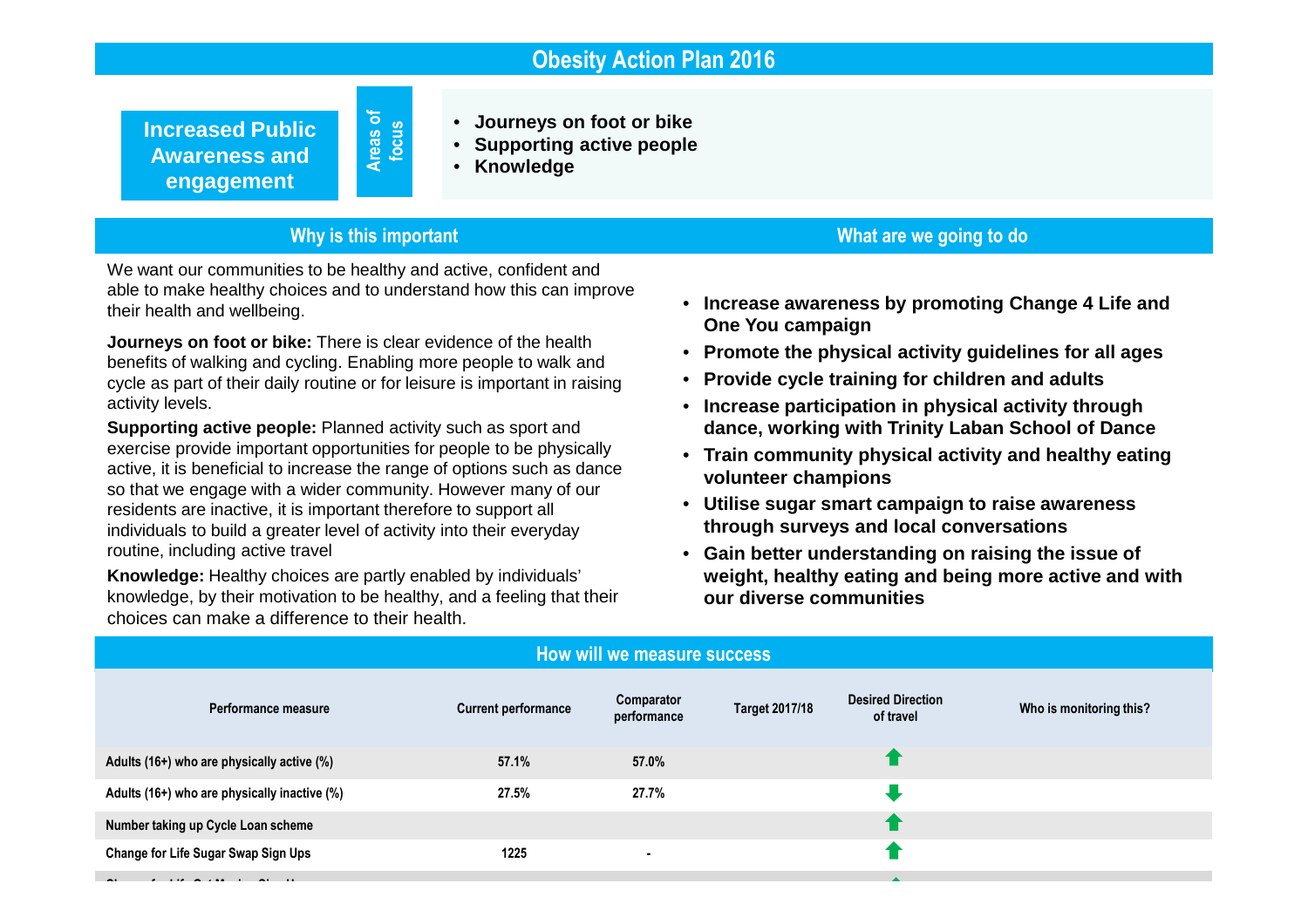## **Obesity Action Plan 2016**

**Health and Public Services**

• **Health Services**

- **Engagement and Commitment** •
- **Workplaces**

#### **Why is this important**

**Areas of focus**

**Health services:** Health services are a vital contact point residents, and a trusted source of support and information. Health services have a clear role in helping people manage their wider health, including through the provision of treatment services for individuals who are already overweight.

**Engagement and Commitment**: Obesity can only be tackled through a whole systems approach this means increase engagement and commitment to tackle child obesity among partners in all sectors, ensuring they share ownership of the issue and are fully committed to delivering change.

**Workplaces:** Employers and workplaces can be influential in shaping the knowledge, behaviour and lifestyle of individuals, and in turn that of their families and children. There is increasing evidence of the health benefits that can be provided by employers, and the business benefits to employers of supporting workplace health.

#### **What are we going to do**

- **Maternal obesity programme**
- **Specific workforce training and MECC training to frontline staff**
- **Provide improved feedback and support to families as part of the NCMP**
- **Increase number of residents taking up NHS Health Checks**
- **Implement Diabetes prevention programme**
- **Increase number of employers and workplaces signed up to healthy workplace charter**
- **Gain wide stakeholder representation of the obesity alliance**

| How will we measure success                                                   |                            |                           |                       |                                       |                                       |  |
|-------------------------------------------------------------------------------|----------------------------|---------------------------|-----------------------|---------------------------------------|---------------------------------------|--|
| Performance measure                                                           | <b>Current performance</b> | Comparator<br>performance | <b>Target 2017/18</b> | <b>Desired Direction</b><br>of travel | Who is monitoring this?               |  |
| % women who are obese or overweight at their maternity<br>booking appointment | 43.5%                      | N/A                       | 40%                   |                                       | <b>Promoting Healthy Weight group</b> |  |
| Number of staff attending specific and MECC training                          |                            |                           |                       |                                       |                                       |  |
| Number signed up to workplace health                                          |                            |                           |                       |                                       |                                       |  |
| Number of stakeholders signed up to obesity alliance                          |                            | ۰                         |                       |                                       |                                       |  |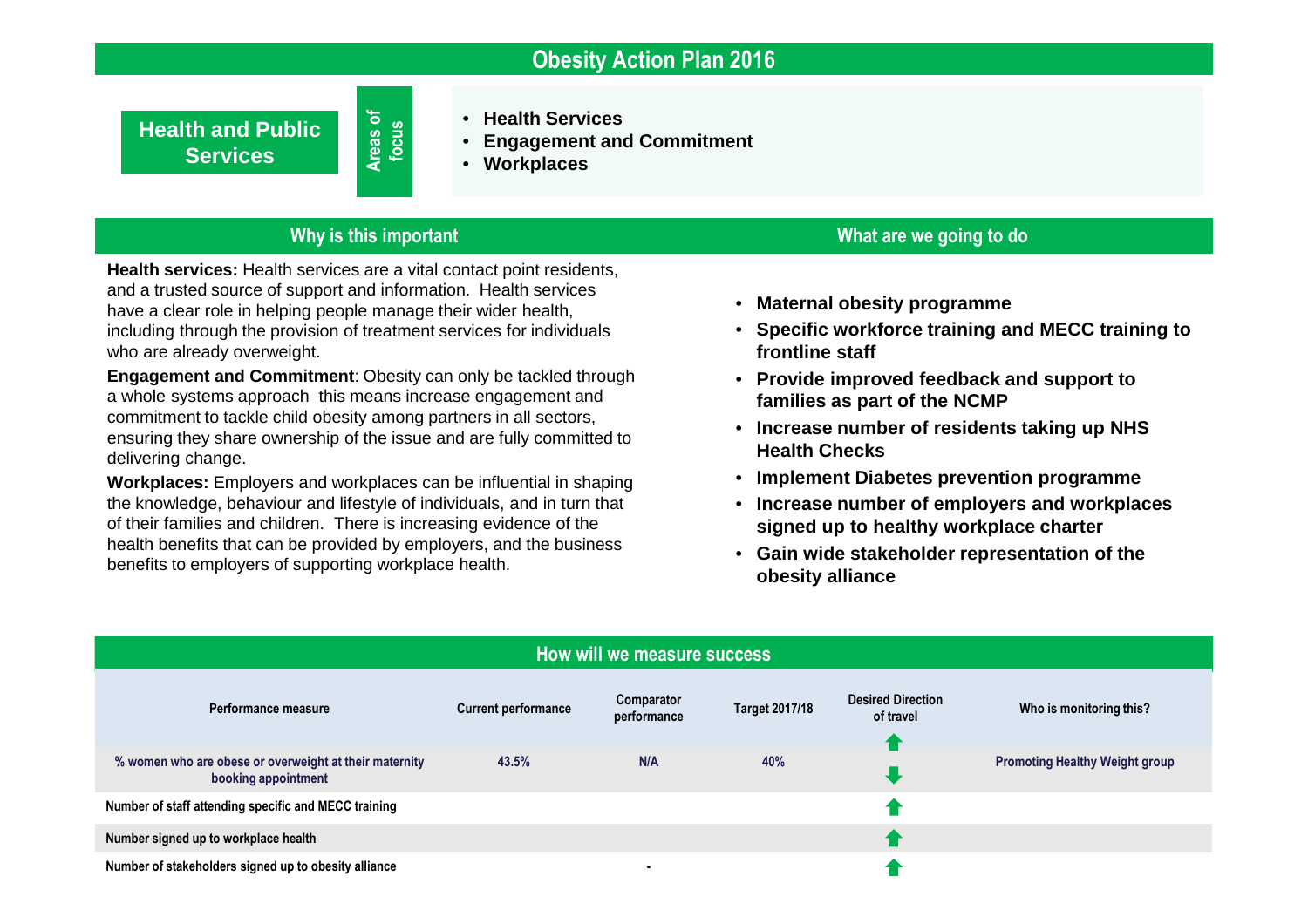## **Obesity Action Plan 2016**

**Environment**

**Areas of focus**

- **Access to healthy foods**
- •**Physical environment**
- **Public and Community settings**

## **Why is this important**

**Access to healthy foods:** The availability and price of foods and drink is a major factor in influencing the diet of residents. It is far more difficult to eat a healthy diet if healthy foods are relatively expensive or unavailable in local food outlets.

**Physical environment:** The street and outdoor environment is a strong influence on both activity levels and diet. Proximity and ease of access can influence whether residents use open and green spaces for activity. Our choice of travel mode can be influenced by how convenient it is to walk, cycle, use public transport or private cars; and whether we feel it is safe and enjoyable to do so (e.g. because of anxieties about traffic, personal safety). These factors may also influence where and how families shop for food, and the availability of healthy foods within communities.

**Public and Community setups:** A wide range of services delivered by, or in partnership with, Local Authorities offer opportunities to engage and influence children and their families. These include early years, youth, and a range of community settings.

# **What are we going to do**

- **Become a sugar smart borough**
- **Implement the Healthier Catering Commitments in local food businesses**
- **Make it easier for people to meet in parks and openspaces to play, exercise and run**
- **Improve walkability and bikeability of the outdoor environment**
- **Increase local food growing opportunities**
- **Health Impact Assessments embedded in the planning process**
- **Coordinated approach to monitor access to food banks**

| How will we measure success                          |                            |                           |                       |                                       |                         |  |
|------------------------------------------------------|----------------------------|---------------------------|-----------------------|---------------------------------------|-------------------------|--|
| Performance measure                                  | <b>Current performance</b> | Comparator<br>performance | <b>Target 2017/18</b> | <b>Desired Direction</b><br>of travel | Who is monitoring this? |  |
| Use of Outdoor Space for exercise health reasons (%) | 13.2%                      | 17.9%                     |                       |                                       |                         |  |
| <b>Parks Indicator</b>                               |                            |                           |                       |                                       |                         |  |
| <b>Sugar Smart Indicator</b>                         |                            | $\blacksquare$            |                       |                                       |                         |  |
| Planning applications for fast food outlets refused  |                            | $\blacksquare$            |                       |                                       |                         |  |